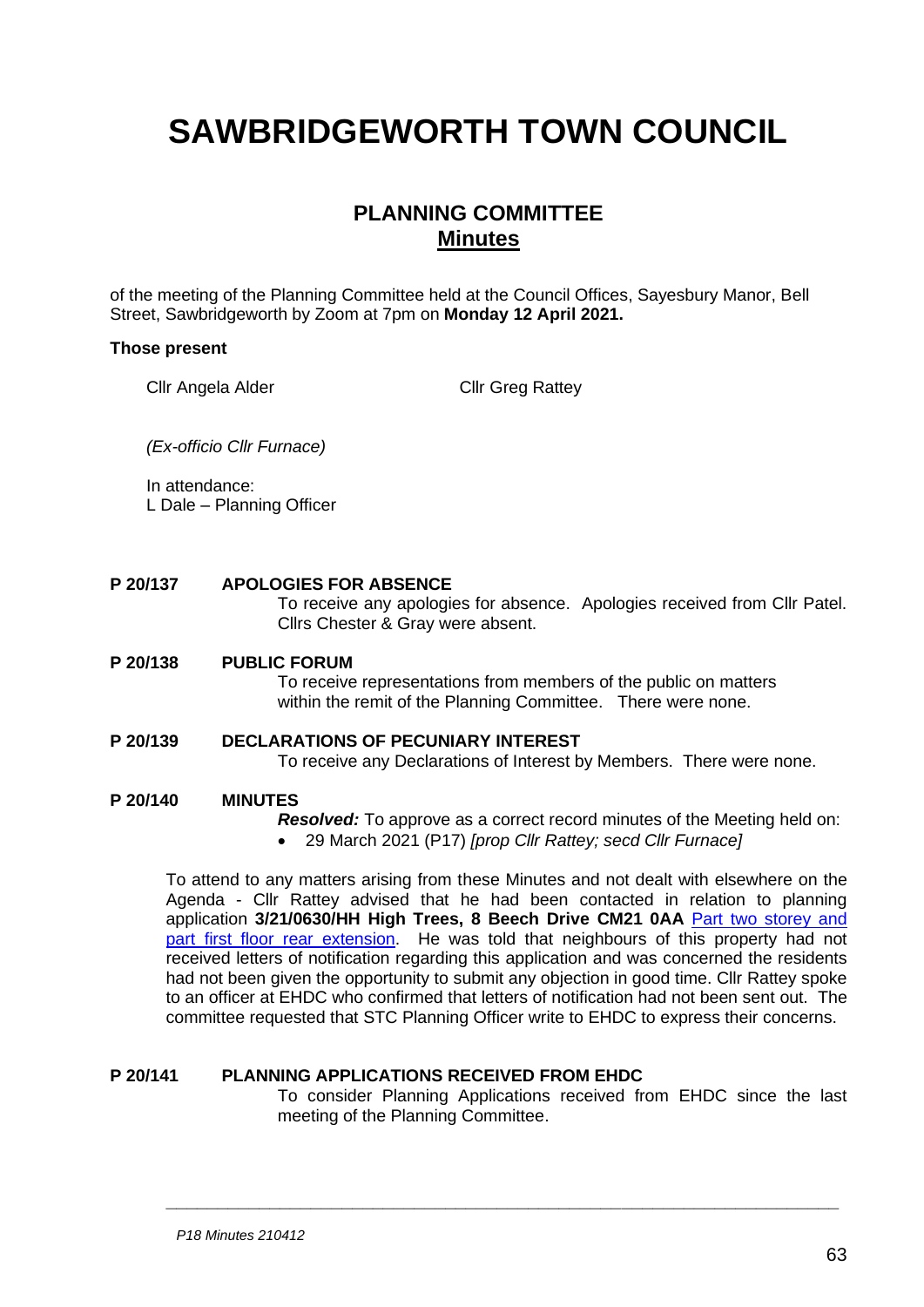## **3/21/0539/FUL 11, 13 and 15 London Road, CM21 9EH**

[Proposed crossover and the regularisation of a hardstanding and a levelled parking area](https://publicaccess.eastherts.gov.uk/online-applications/applicationDetails.do?keyVal=QPEHU2GLL8K00&activeTab=summary)  [to provide 2 off-street parking spaces for nos. 11, 13 and 15 London Road properties](https://publicaccess.eastherts.gov.uk/online-applications/applicationDetails.do?keyVal=QPEHU2GLL8K00&activeTab=summary) *STC Comment:* Objection. Neighbours objection noted *[prop Cllr Furnace; secd Cllr Rattey]*

**\_\_\_\_\_\_\_\_\_\_\_\_\_\_\_\_\_\_\_\_\_\_\_\_\_\_\_\_\_\_\_\_\_\_\_\_\_\_\_\_\_\_\_\_\_\_\_\_\_\_\_\_\_\_\_\_\_\_\_\_\_\_\_\_\_**

## **3/21/0664/HH 100 Cambridge Road, CM21 9BU**

[Demolition of conservatory, construction of two storey rear and side extensions, single](https://publicaccess.eastherts.gov.uk/online-applications/applicationDetails.do?activeTab=documents&keyVal=QQ0H9CGL00X00)  [storey rear extension, single storey front infill extension, new side porch and door opening](https://publicaccess.eastherts.gov.uk/online-applications/applicationDetails.do?activeTab=documents&keyVal=QQ0H9CGL00X00) *STC Comment:* No objection *[prop Cllr Rattey; secd Cllr Alder]*

**\_\_\_\_\_\_\_\_\_\_\_\_\_\_\_\_\_\_\_\_\_\_\_\_\_\_\_\_\_\_\_\_\_\_\_\_\_\_\_\_\_\_\_\_\_\_\_\_\_\_\_\_\_\_\_\_\_\_\_\_\_\_\_\_\_**

**\_\_\_\_\_\_\_\_\_\_\_\_\_\_\_\_\_\_\_\_\_\_\_\_\_\_\_\_\_\_\_\_\_\_\_\_\_\_\_\_\_\_\_\_\_\_\_\_\_\_\_\_\_\_\_\_\_\_\_\_\_\_\_\_\_**

## **3/21/0772/HH 11 Farnham Close, CM21 0HB**

[Proposed conversion of double garage to single garage and office](https://publicaccess.eastherts.gov.uk/online-applications/applicationDetails.do?activeTab=documents&keyVal=QQEX7FGLLOR00) *STC Comment:* No objection *[prop Cllr Alder; secd Cllr Furnace]*

### **3/21/0777/FUL 1 Bullfields, CM21 9DB**

Demolition of dwellinghouse. Erection [of 4no. 2 bed flats with dedicated refuse and cycle](https://publicaccess.eastherts.gov.uk/online-applications/applicationDetails.do?activeTab=documents&keyVal=QQF83IGLLP300)  [storage provision, parking provision for 4 vehicles and associated outside amenity space](https://publicaccess.eastherts.gov.uk/online-applications/applicationDetails.do?activeTab=documents&keyVal=QQF83IGLLP300) *STC Comment:* Objection. Overdevelopment of site *[prop Cllr Rattey; secd Cllr Furnace]*

**\_\_\_\_\_\_\_\_\_\_\_\_\_\_\_\_\_\_\_\_\_\_\_\_\_\_\_\_\_\_\_\_\_\_\_\_\_\_\_\_\_\_\_\_\_\_\_\_\_\_\_\_\_\_\_\_\_\_\_\_\_\_\_\_\_**

### **3/21/0786/HH Mandevilles, Bonks Hill, CM21 9HS**

[Demolition of existing outbuilding and erection of garden room to provide gym and home](https://publicaccess.eastherts.gov.uk/online-applications/applicationDetails.do?activeTab=documents&keyVal=QQH2R0GLLPP00)  [office](https://publicaccess.eastherts.gov.uk/online-applications/applicationDetails.do?activeTab=documents&keyVal=QQH2R0GLLPP00)

**\_\_\_\_\_\_\_\_\_\_\_\_\_\_\_\_\_\_\_\_\_\_\_\_\_\_\_\_\_\_\_\_\_\_\_\_\_\_\_\_\_\_\_\_\_\_\_\_\_\_\_\_\_\_\_\_\_\_\_\_\_\_\_\_\_**

*STC Comment:* No objection *[prop Cllr Rattey; secd Cllr Furnace]*

## **P 20/142 LATE PLANNING APPLICATIONS**

To deal with Planning Applications received from EHDC following the Publication of this Agenda and received before 9 April 2021. There were none.

#### **P 20/143 PLANNING DECISIONS MADE BY EHDC** To receive Planning Decisions from EHDC.

### **3/21/0080/HH Fairswell, 25 Vantorts Road, CM21 9NA**

Alterations and raising of roof. First floor extension and alterations to fenestration *STC Comment:* No objection *EHDC Decision:* Granted

**\_\_\_\_\_\_\_\_\_\_\_\_\_\_\_\_\_\_\_\_\_\_\_\_\_\_\_\_\_\_\_\_\_\_\_\_\_\_\_\_\_\_\_\_\_\_\_\_\_\_\_\_\_\_\_\_\_\_\_\_\_\_\_\_\_\_\_\_\_\_\_**

**\_\_\_\_\_\_\_\_\_\_\_\_\_\_\_\_\_\_\_\_\_\_\_\_\_\_\_\_\_\_\_\_\_\_\_\_\_\_\_\_\_\_\_\_\_\_\_\_\_\_\_\_\_\_\_\_\_\_\_\_\_\_\_\_\_\_\_\_\_\_\_**

### **3/21/0145/FUL 4 The Square, CM21 9AE**

Retention of: installation of additional AC unit added externally to rear elevation *STC Comment:* No objection

*EHDC Decision:* Refused. "Insufficient information has been submitted regarding the noise impacts of the proposed AC unit. In the absence of such information, the proposed development is contrary to Policies DES4 and EQ2 of the East Herts District Plan (2018)"

**\_\_\_\_\_\_\_\_\_\_\_\_\_\_\_\_\_\_\_\_\_\_\_\_\_\_\_\_\_\_\_\_\_\_\_\_\_\_\_\_\_\_\_\_\_\_\_\_\_\_\_\_\_\_\_\_\_\_\_\_\_\_\_\_\_\_\_\_\_\_\_**